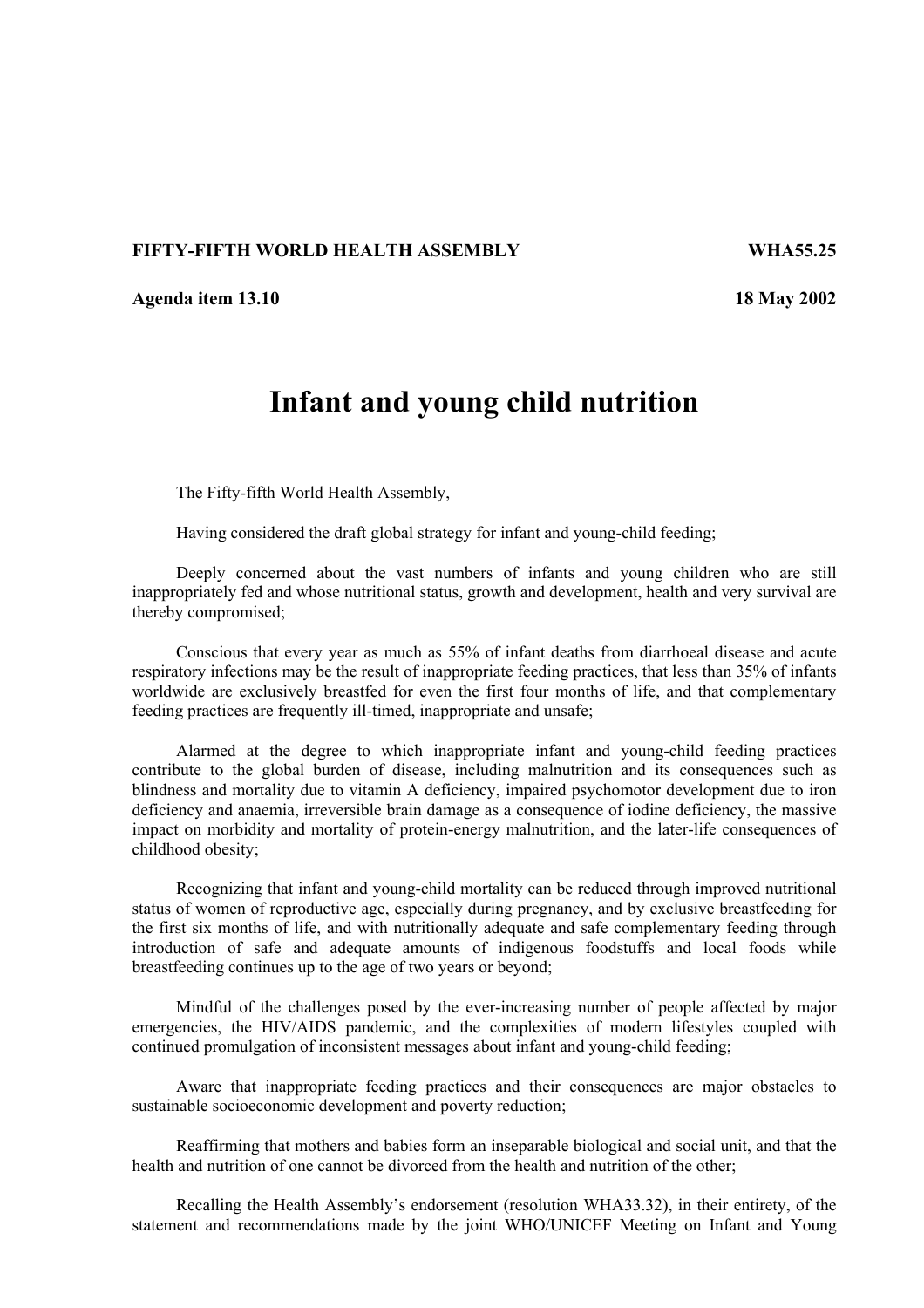Child Feeding held in 1979; its adoption of the International Code of Marketing of Breast-milk Substitutes (resolution WHA34.22), in which it stressed that adoption of and adherence to the Code were a minimum requirement; its welcoming of the Innocenti Declaration on the Protection, Promotion and Support of Breastfeeding as a basis for international health policy and action (resolution WHA44.33); its urging encouragement and support for all public and private health facilities providing maternity services so that they become "baby-friendly" (resolution WHA45.34); its urging ratification and implementation of the Convention on the Rights of the Child as a vehicle for family health development (resolution WHA46.27); and its endorsement, in their entirety, of the World Declaration and Plan of Action for Nutrition adopted by the International Conference on Nutrition (resolution WHA46.7);

Recalling also resolutions WHA35.26, WHA37.30, WHA39.28, WHA41.11, WHA43.3, WHA45.34, WHA46.7, WHA47.5, WHA49.15 and WHA54.2 on infant and young-child nutrition, appropriate feeding practices and related questions;

Recognizing the need for comprehensive national policies on infant and young-child feeding, including guidelines on ensuring appropriate feeding of infants and young children in exceptionally difficult circumstances;

Convinced that it is time for governments to renew their commitment to protecting and promoting the optimal feeding of infants and young children,

- 1. ENDORSES the global strategy for infant and young-child feeding;
- 2. URGES Member States, as a matter of urgency:

(1) to adopt and implement the global strategy, taking into account national circumstances, while respecting positive local traditions and values, as part of their overall nutrition and childhealth policies and programmes, in order to ensure optimal feeding for all infants and young children, and to reduce the risks associated with obesity and other forms of malnutrition;

(2) to strengthen existing, or establish new, structures for implementing the global strategy through the health and other concerned sectors, for monitoring and evaluating its effectiveness, and for guiding resource investment and management to improve infant and young-child feeding;

(3) to define for this purpose, consistent with national circumstances:

- (a) national goals and objectives,
- (b) a realistic timeline for their achievement,

(c) measurable process and output indicators that will permit accurate monitoring and evaluation of action taken and a rapid response to identified needs;

(4) to ensure that the introduction of micronutrient interventions and the marketing of nutritional supplements do not replace, or undermine support for the sustainable practice of, exclusive breastfeeding and optimal complementary feeding;